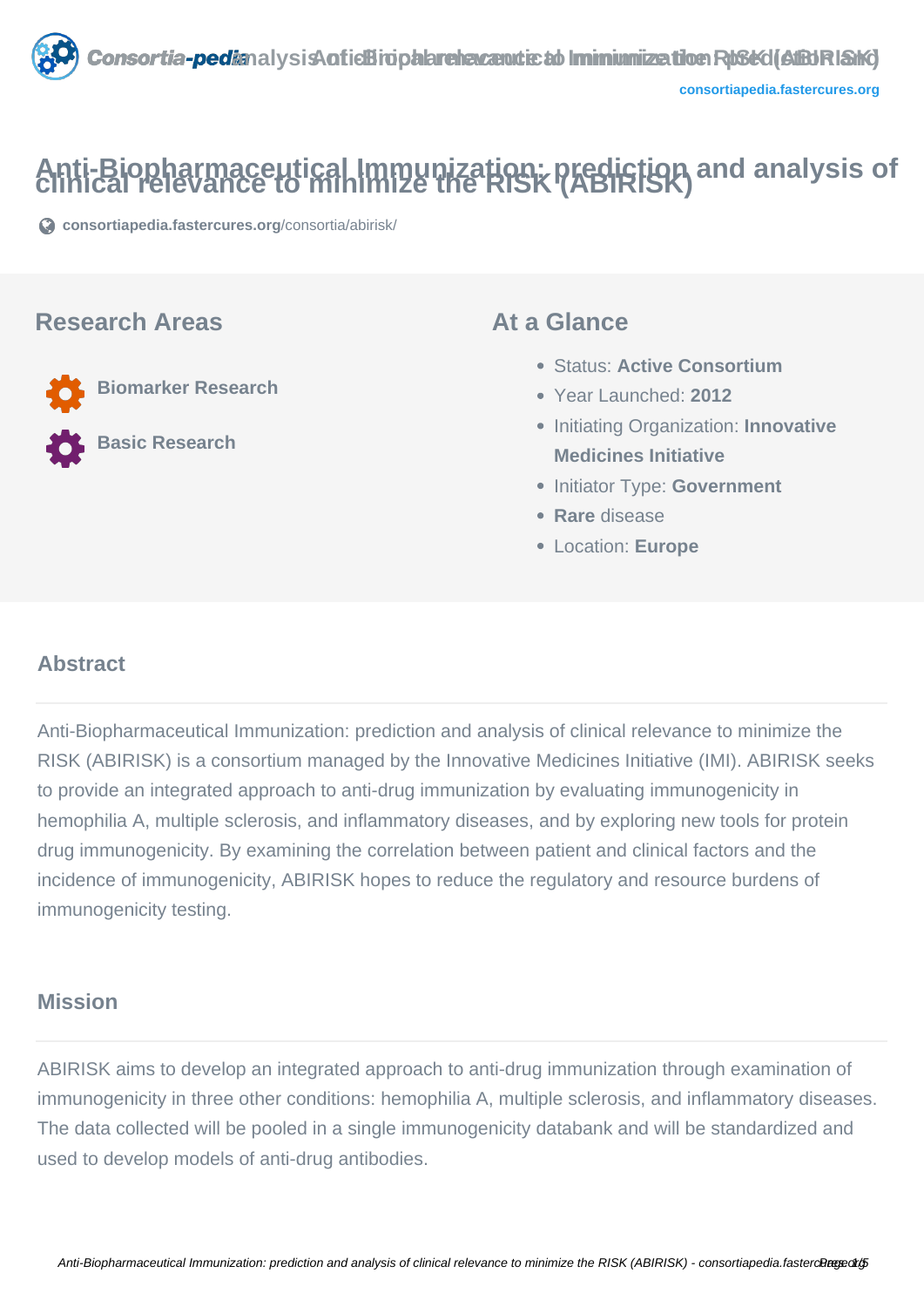

The objectives of the consortium are as follows:

### **Consortium History**

2012: ABIRISK was started as a 60-month project.

### **Structure & Governance**

ABIRISK is grouped into five working projects, which communicate with one another and provide each other with results and data for analysis. The five working projects are ADA assay development and validation and cohort management; cellular characterization and mechanisms of the AD immune response; evaluation and development of technologies for predicting immunogenicity; establishment of database, data analyses and integration; and project management and communication. Each working project has three to four team leaders.

 As with other IMI-managed consortia, ABRISK project teams are managed by an IMI project manager, who reports to the IMI executive director.

### **Financing**

ABIRISK received total funding of £34.9 million, which was broken down into IMI funding (£18.2 million), in-kind funding contributions from the European Federation of Pharmaceutical Industries and Associations (EFPIA; £11.2 million), and £5.5 million from other sources.

### **Intellectual Property**

All IMI projects, such as ABIRISK, operate under the same intellectual property (IP) umbrella. Any IP discovered as a result of work in the collaboration is owned by the participating institution that made the discovery (or if the discovery was made jointly, by both institutions). Other participants have access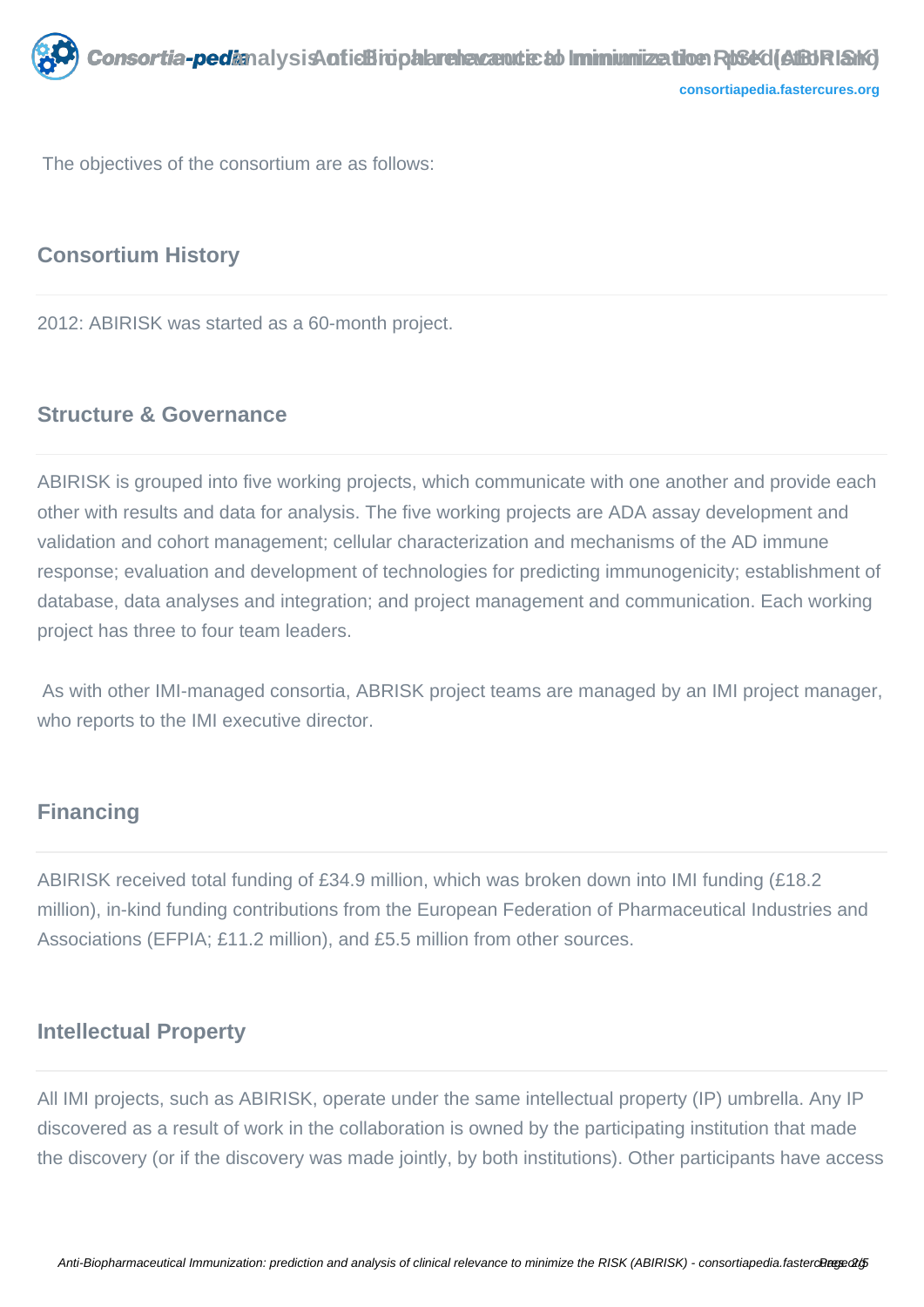

rights to the generated IP during and after the project for research use, and participant owners have the right to license their IP and associated obligations to other parties, including to affiliated entities. Third parties may request access rights, which do not involve the ability to sublicense without receiving authorization from the IP-owning participant.

# **Patent Engagement**

ABIRISK recruits both retrospective study patients (after patients suffering from the three disease groups have undergone immunotherapy treatment) and prospective patients into dedicated studies. Uniform protocols were established to facilitate standardized data collection from both sets of patients.

# **Data Sharing**

Uniform protocols were established to facilitate standardized data collection from both sets of patients. The intent of ABIRISK is to share its data as quickly as possible through its immunogenicity databank. In keeping with IMI policy, the project has up to one year after completion to disseminate IP or data created by the project.

# **Impact/Accomplishment**

To date, nine publications have been released from groups associated with the ABIRISK project.

# **Links/Social Media Feed**

| <b>Twitter</b>     | https://twitter.com/IMI_JU                            |
|--------------------|-------------------------------------------------------|
| LinkedIn           | https://www.linkedin.com/groups/Innovative-Medicines- |
|                    | Initiative-1126077                                    |
| Other social media | https://www.youtube.com/user/imichannel               |
| Homepage           | http://www.abirisk.eu/index.html                      |
| Other website      | http://www.imi.europa.eu/content/abirisk              |
|                    |                                                       |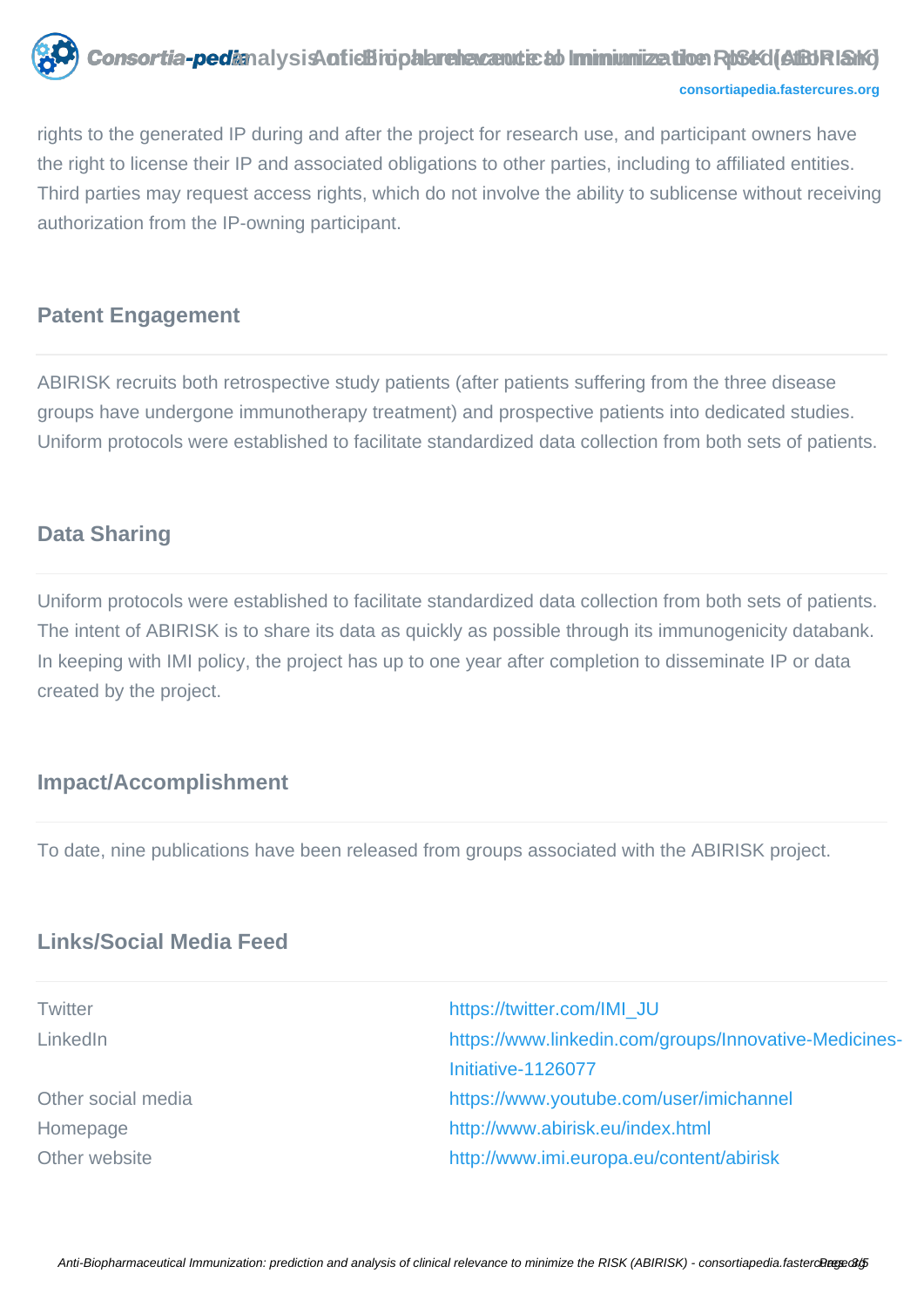

# **Points of Contact**

**[consortiapedia.fastercures.org](http://consortiapedia.fastercures.org/)**

Project Coordinator: Daniel Sikkema GlaxoSmithKline Research & Development Ltd 980 Great West Road, Brentford Middlesex, TW8 9GS United Kingdom phone: (610) 270-6054 email: [dan.x.sikkema@gsk.com](mailto:dan.x.sikkema@gsk.com)

 Managing Entity for EU funds: Marc Pallardy Institut National de la Santé et de la Recherche Médicale UMR 996, University Paris-Sud 32 rue des Carnets 92140 Clamart France phone: 33-1-46-83-54-92 email: [marc.pallardy@upsud.fr](mailto:marc.pallardy@upsud.fr)

### **Sponsors & Partners**

Academisch Medisch Centrum ALTA Ricerca e Sviluppo in Biotecnologie Srlu Bayer Pharma AG Biomonitor A/S Centre National de la Recherche Scientifique Commissariat a L'Energie Atomique et aux Energies **Alternatives** DRK-Blutspendedienst Baden-Württemberg– Hessen gemeinnützige GmbH Fondazione per I'Istituto di Ricera in Biomedicina Fundació Institut de Recerca de L'hospital Universitari Vall D'hebron